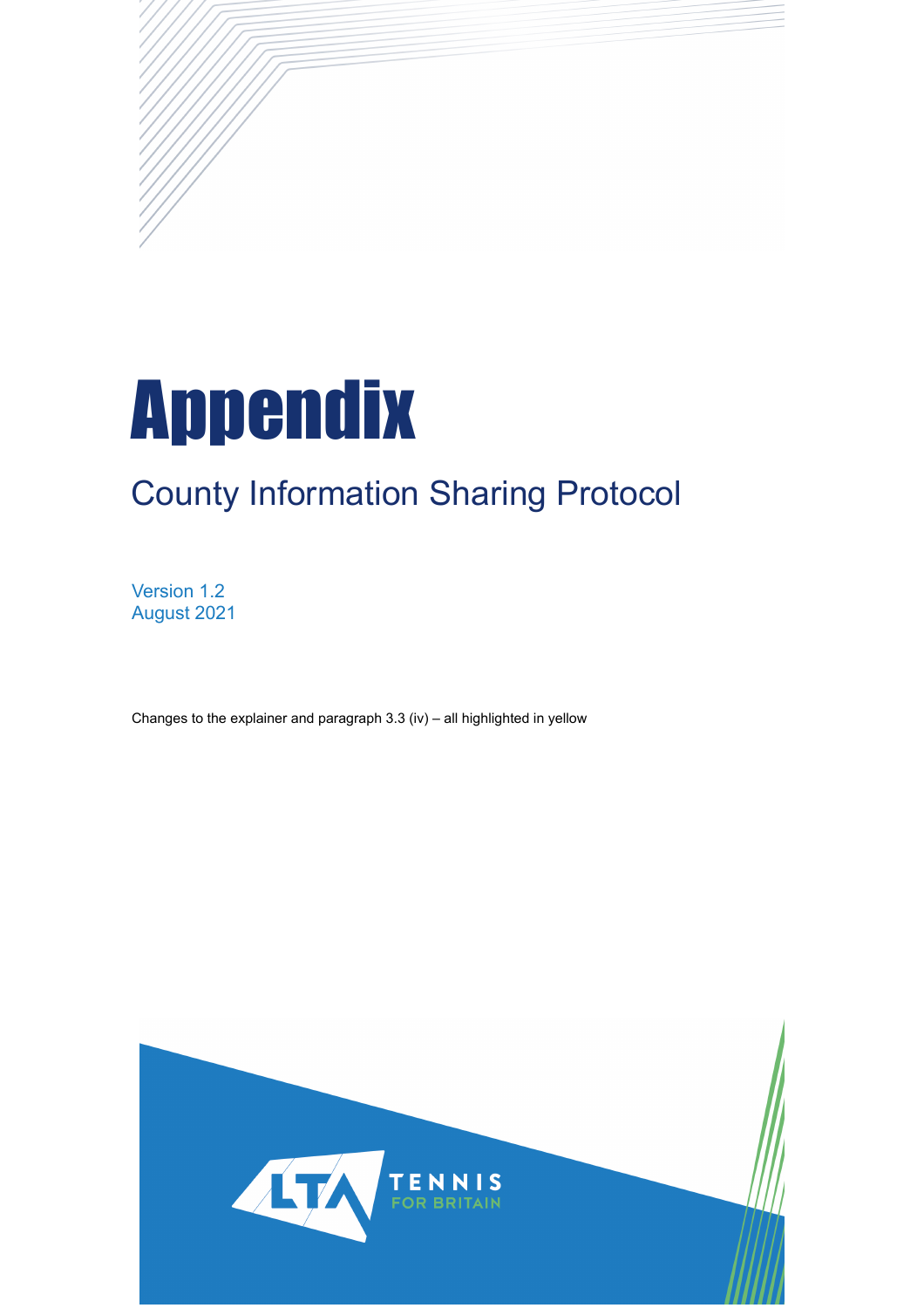# **County INFORMATION SHARING PROTOCOL EXPLAINER**

## **The purpose of this document**

Nothing is more important than the safety and wellbeing of young people and adults at risk playing our sport. Over the past three years together we have built a network of volunteer County Safeguarding Officers, working with the Safeguarding Team to help us keep tennis activity safe. Building on that work, we have launched the County Safeguarding Support Visit process, something which has been requested by counties across the past few years.

As part of that process, and improving safeguarding standards across the country, it is vital that County Associations and the LTA are able to share safeguarding information between each other in a lawful manner. As such we have developed this Protocol, along with some FAQ's to help you understand the legal framework. It does not replace or override the LTA's Safeguarding Procedures but should be read alongside them. If you do have any questions, please do not hesitate to contact the Safeguarding Team.

To summarise the core purpose of this document, and what it means in practice:

- if information comes to your notice relating to concerns about a child or adult at risk, following the principles set out in this document will help you to lawfully share that with the LTA.
- if the LTA requests information from you related to an individual whether a child or adult at risk, or any other person of interest such as a coach, volunteer, employee etc. – this document sets out the framework to ensure that sharing is lawful.
- if an individual were to complain about such sharing  $-$  to the county, to the LTA or to a court or regulator – then the existence of a working Protocol like this in place between the parties will help provide legal protection to both parties (LTA and county) by demonstrating due care, sound process, best practice and accountability, as long as the Protocol has been adhered to.
- the protocol is intended to meet the legal obligations on both LTA and county as "data controllers" holding and sharing safeguarding data, by recording the permitted legal basis for handing such sensitive data, and explaining how it is kept secure.

Finally, it is important to bear in mind that this Protocol:

- Does not impose liability on individuals (including if the county is unincorporated);
- Does not make it harder to share safeguarding information; and
- Simply reflects the existing legal obligations that are already applicable to County Associations and the LTA.

*Please note: the information in this explainer is provided as a brief overview only. Please ensure you have read and understood all provisions of the Information Sharing Protocol, and seek external legal advice if you remain unclear on your data protection obligations as a County. For the purpose of this document, the term County Associations includes Directly Affiliated Organisations (for example, UK Armed Forces).*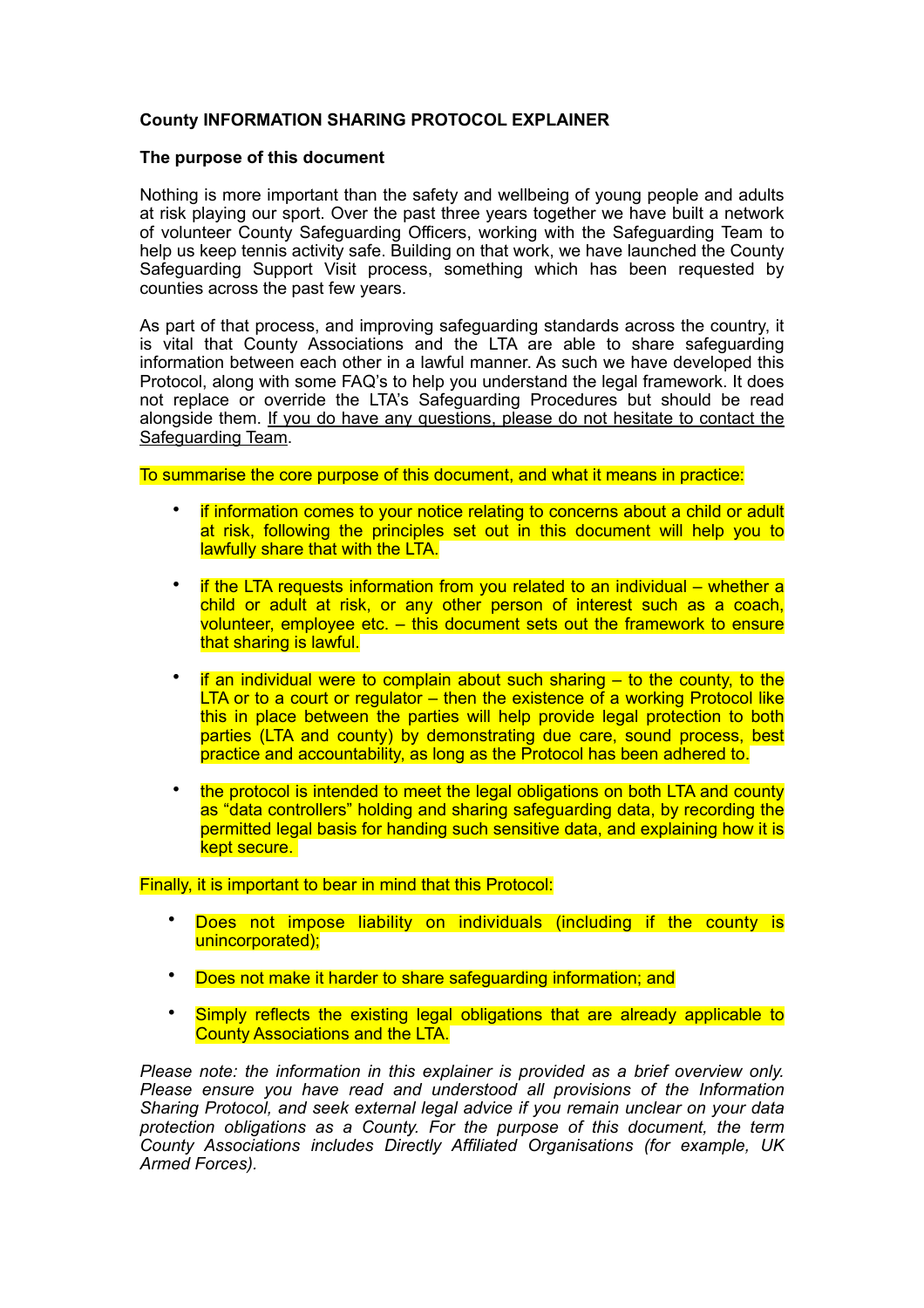## **FREQUENTLY ASKED QUESTIONS**

#### **What is this Protocol about?**

Safeguarding information is considered particularly sensitive in data protection law. This Protocol sets out a formal framework for the sharing of such information between the LTA and County Associations, in accordance with the law. It is designed to ensure everyone is clear on their responsibilities around information sharing, which is vital to keep young people and adults at risk safe in tennis.

#### **Is the Protocol legally binding?**

The Protocol is not designed to create new binding obligations between the LTA and County Associations. Instead, it clarifies what the law already requires.

County Associations already have a binding Data Sharing Agreement in place with the LTA, which deals with general data sharing arrangements and covers certain situations where data protection law requires binding obligations to be in place between sharing parties. This Protocol, by contrast, deals specifically with safeguarding data only. It is additionally necessary because data protection legislation requires that data controllers, like County Associations and the LTA, have in place 'appropriate policy documents' to enable the proper handling of sensitive data for certain specific purposes – including safeguarding.

Such policy documents need not be contractual. However, they must show that the parties are accountable for what they do with this data, can demonstrate why they believe they are lawfully entitled to hold and share it, and have agreed rules on how long it should be kept.

#### **What does this Protocol achieve?**

This Protocol is intended to provide a framework to establish the lawful and appropriate sharing of safeguarding data between the parties. As such, it is intended to be permissive (rather than restrictive) about sharing. However, it does include necessary checks and balances to ensure that such data is handled securely and by appropriate people only.

Sharing information about safeguarding concerns is a vital part of safeguarding processes. Serious case reviews have shown that when children and adults at risk are seriously harmed, one of the contributing factors has been a failure in the sharing of information. This was highlighted in the independent inquiry into the events at Wrexham Tennis Centre, where key learnings related to a failure to share information and confusion about the process of what to share and when.

This Protocol aims to formally address this issue and ensure that both the LTA and the County Association are clear on the when, what and who to share information with. The intention is to ensure best practice from both a safeguarding and a legal perspective, and the LTA therefore requires that such a Protocol is in place with Counties in order to share such data safely and appropriately – in both directions.

## **What does the Protocol mean to me as a County Association?**

#### Section 1 - The Parties

This relates to the LTA (here the registered company "Lawn Tennis Association Limited") and the County Association. The Protocol does not impose personal liability on the signatory, or any other individual, either to the LTA or under data protection law.

Section 2 - The Overriding Objective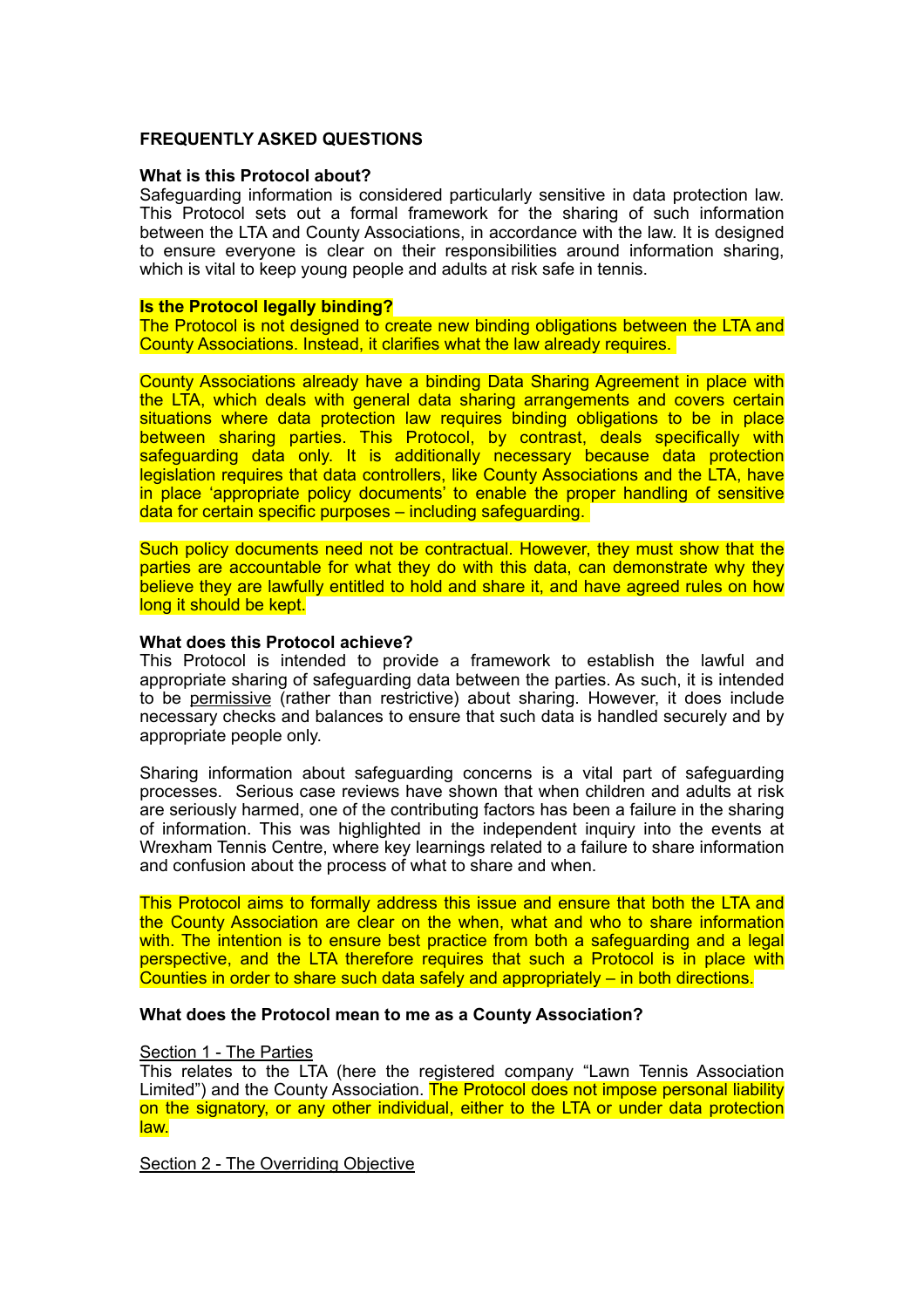Sets out the intended aim of the Protocol, which is to create safer environments by reducing the risk that important safeguarding information is not shared correctly and ensuring that safeguarding data is shared in accordance with the requirements of data protection law.

#### Section 3 - The legal basis for sharing – When can I share?

This section provides various legal grounds upon which information can be shared, particularly if consent cannot be obtained from the individual the information relates to. The key area for you as a County to focus on in relation to safeguarding is point (IV) which enables you to share information for the purpose of "*protecting children or vulnerable adults from physical, emotional or mental harm*." This information sharing can also take place without permission of the identifiable individual(s) concerned. For example, if there were concerns that a tennis coach is sending sexually inappropriate messages to a child, it would be unreasonable and/or prejudicial for the County to ask that coach for permission to share details of the concern with the LTA; or, for example, it may be necessary to share information in a situation where the child (and/or the child's parents) do not wish it, for example, making a referral to children's services. The parties would then have to rely on another of the legal bases, as set out in section 3 of the Protocol.

## Section 4 - When and what to share

This section recognises that every situation is different, but that information should be shared as quickly as possible. Furthermore, as long as information is shared securely with an appropriate person, and for a good reason backed by your experience and judgment, the law will support you sharing that information. If personnel at the County Association feel they lack adequate professional training, experience or qualification to make a particular decision, they should feel reassured that they can, and should, consult promptly with LTA Safeguarding Team for support and advice.

#### Section 5 - Who to share with

This section sets out that safeguarding information will only be shared between the parties via an appropriate designated person, on a need-to-know basis. County Associations will have a County Safeguarding Officer, and will ensure that the LTA is kept updated in relation to this person's identity and contact details. The contact details for the LTA are also included should you need to share information.

#### Section 6 - How to share personal data

This section sets out what to consider when needing to share information, for example, password protecting a Word document being sent by email (which the LTA can assist you with). It is generally the case that where a significant amount of information needs to be shared, the LTA will already be in dialogue with the County about how this will best take place. County Associations should continue to report concerns to the LTA through the online reporting tool ([https://](https://safeguardingconcern.lta.org.uk/) [safeguardingconcern.lta.org.uk/](https://safeguardingconcern.lta.org.uk/)) and be reassured that there is no problem doing this. The LTA will usually share information with your County through our information sharing form, this is also accessible on our website should you wish to use it. This form takes you through the considerations for sharing information.

### Section 7 - Record keeping around sharing

Explains the details that should be logged when information is shared (i.e. what information, with whom and why). You can use our information sharing form for ease.

#### Section 8 - Respecting the rights of individuals

Explains that individuals have the right to access any personal data which the LTA or the County Association may hold, as well as the right to rectify inaccurate data or object to or restrict processing of the data. For example, you may receive a 'subject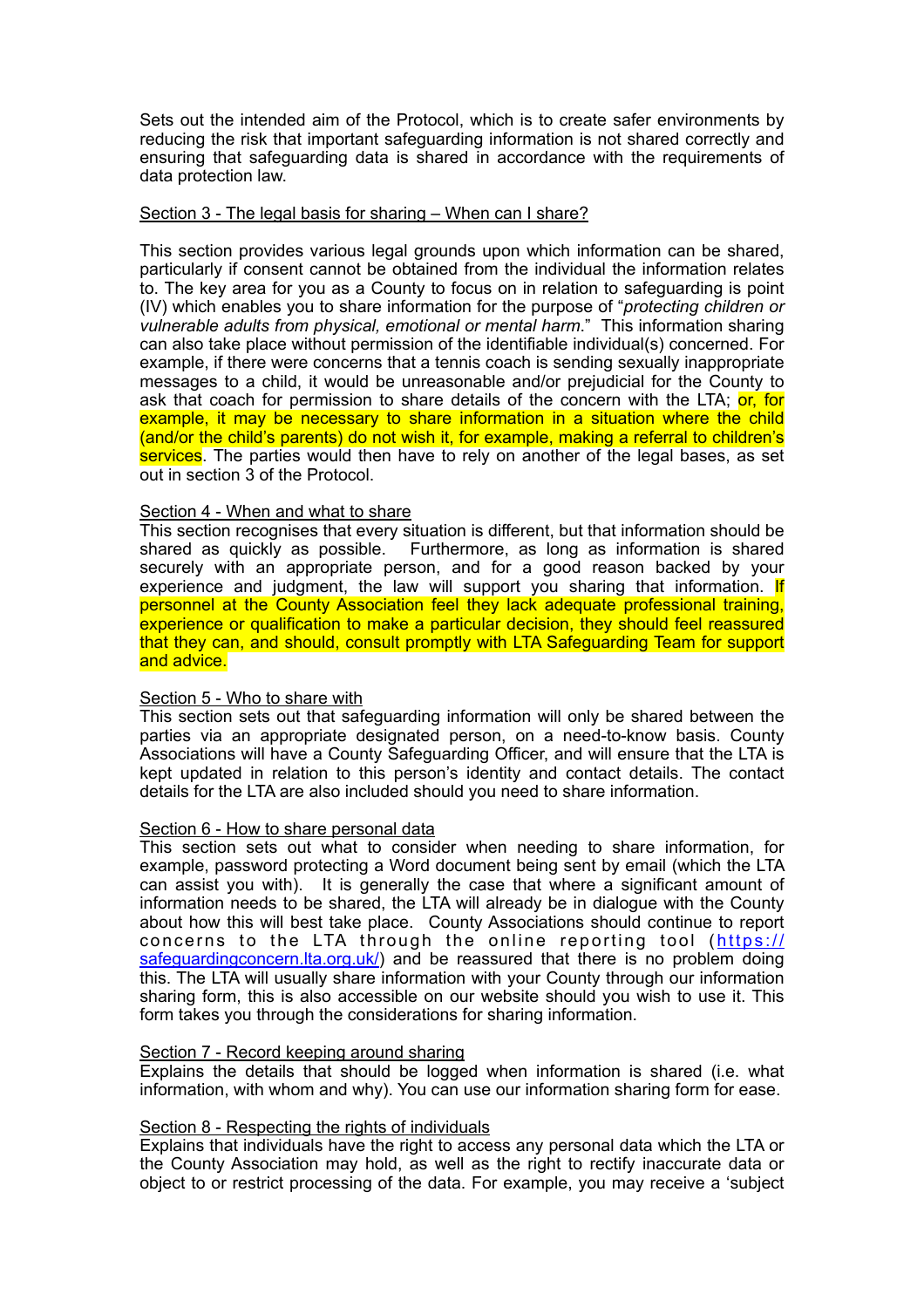access request' from someone wanting to understand how and why their data is being used, and/or to check you are doing it lawfully. However, there are particular exemptions to these rights as this section explains.

#### Section 9 - Use and retention of personal data

Sets out the purpose for which any personal data shared as part of the Protocol will be used and retained by the LTA and County Association. For example, we may pass information you provide us to statutory agencies such as the police.

Retention periods are a matter for individual County Associations (as controllers of data) to determine, but please be aware that – where safeguarding records are concerned – best practice is for long term (e.g. lifetime) retention of relevant documents. This is partly because criminal investigations or civil claims may be brought many years after incidents, and so insurers, courts and victims will all expect adequate historic records to have been kept by the organisation in question.

This is a complex area and the specific circumstances of each case mean the decision on what to retain can vary. In this situation and where you remain unsure, we recommend that you seek independent legal advice (for example, from Brabners). In general, common sense and proportionality should be applied to ensure that unnecessary or irrelevant data is not retained and that all records offer a fair and accurate reflection of the circumstances.

## Section 10 - Enquiries

Who to contact if you have any general questions. Please note that the LTA is unable to provide County Associations with legal advice: however we can offer safeguarding support. If you are concerned about whether you should share safeguarding information, again you should seek advice and support from Brabners or the local authority.

#### **Do counties need to have a similar Protocol in place with clubs in their county?**

It is sufficient that the LTA and Counties have the Protocol in place. This provides an umbrella framework for the organisations who are mainly receiving the data to show it is handled and shared lawfully.

## **What happens if the protocol isn't followed?**

The purpose of the Protocol is for compliance and good practice. It forms part of the County Safeguarding Standards which are monitored by the LTA Safeguarding Team. If there are concerns that the Protocol is not being followed then this will be addressed through communication and engagement (including through an action plan if part of the Support Visit process) to help reduce the potential for further issues.

The Protocol is there to protect both the LTA and the County Association – not from each other but rather from legal claims or complaints from any individuals who might be unhappy about how their data was used, and to mitigate the risk of any related regulatory action.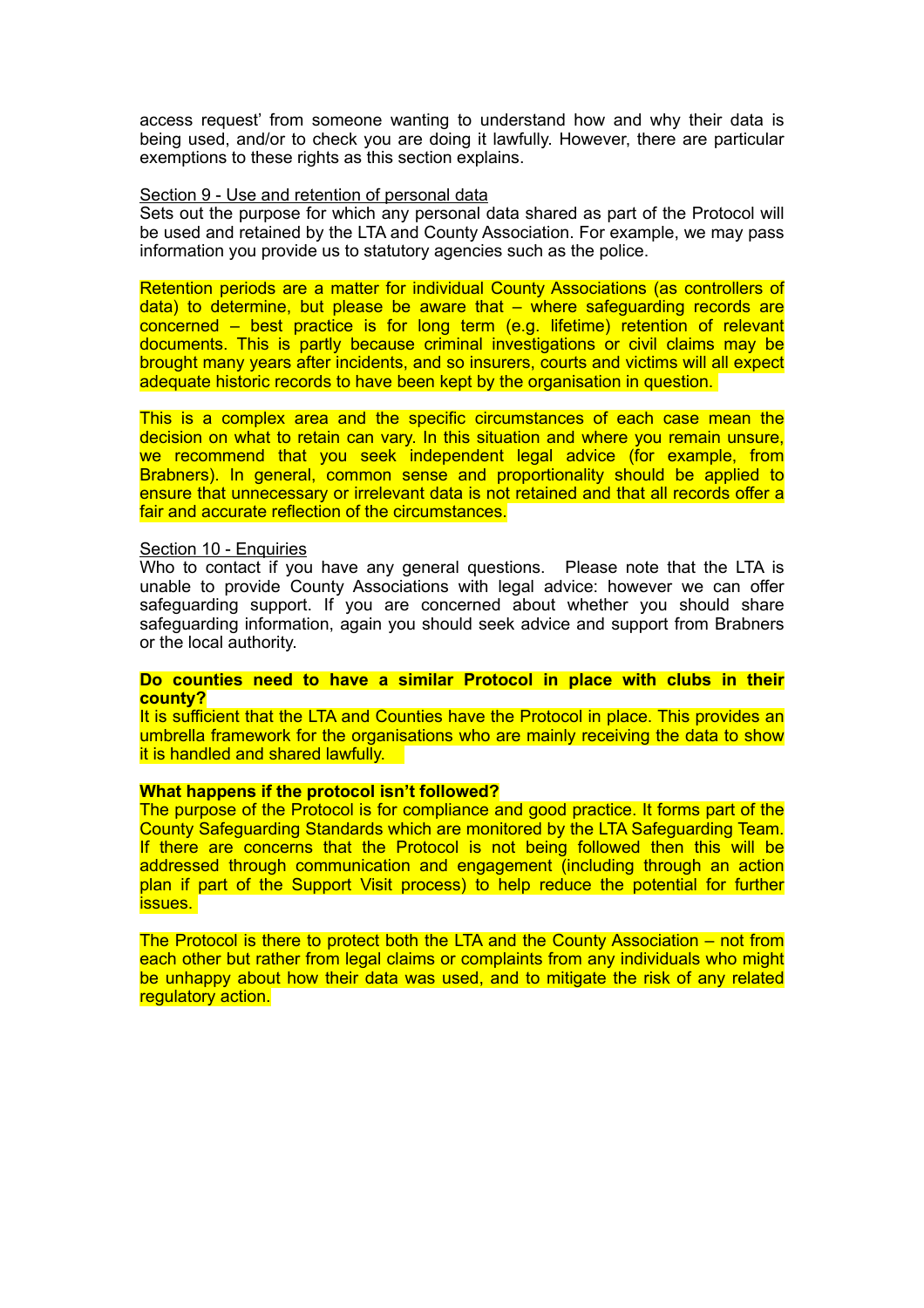### **INFORMATION SHARING PROTOCOL**

#### **between**

## **THE LAWN TENNIS ASSOCIATION**

#### **and**

## **HERTS TENNIS**

THIS DOCUMENT (the **Protocol**) sets out the legal and practical basis on which the Lawn Tennis Association Limited (**LTA**) and Herts Tennis (**the County**) agree to share, as a matter of policy, both routinely and incidentally, certain information that may be relevant to the safeguarding of children and vulnerable adults who participate in tennis nationwide.

The intention of this Protocol is to enable the LTA and the County (together the **Parties**) to share such information lawfully and securely, and with adequate safeguards for the privacy rights of individuals, but promptly and with confidence wherever appropriate. The Parties to this Protocol are mindful above all of the necessity of sharing appropriate information to create safer coaching and touring environments for children and adults at risk.

This Protocol is not a substitute for professional judgment and training, nor a practice-manual as to what information is to be shared. This Protocol is intended to provide a framework to establish the grounds for sharing lawfully. It is to be read alongside the LTA's Safeguarding Procedures (Appendix Two to the LTA Disciplinary Code) (the **Procedures**) and is drafted in compliance with the principles of the General Data Protection Regulation (**GDPR**) and the Data Protection Act 2018 (the **DPA 2018**): together (and alongside any supporting or implementing legislation) hereafter **Data Protection Law**.

The DPA 2018 requires data controllers to have in place appropriate policy documents to enable the proper handling of special category personal data for certain purposes, which is likely to include personal data processed for safeguarding purposes, and the Parties consider that this Protocol forms a part of the policy documentation achieving that aim.

## **1. The Parties**

1.1 The Parties are:

**Lawn Tennis Association Limited** (company number 07459469) with its registered office at The National Tennis Centre, 100 Priory Lane, London, SW15 5JQ (the **LTA**); and

**Herts Tennis** (company number **INSERT IF RELEVANT**) with its registered office at Gosling Sports Park, Stanborough Road, Welwyn Garden City, Hertfordshire AL8 6XE.

1.2 The Parties have each agreed to be bound by the terms of this Protocol (whether by direct acceptance of its terms or through adherence to the rules and policies of LTA governance). The Parties agree and acknowledge that by nature of their close relationship, shared goals and activities, they are ideally placed to contribute to this information sharing network and appropriate parties to it.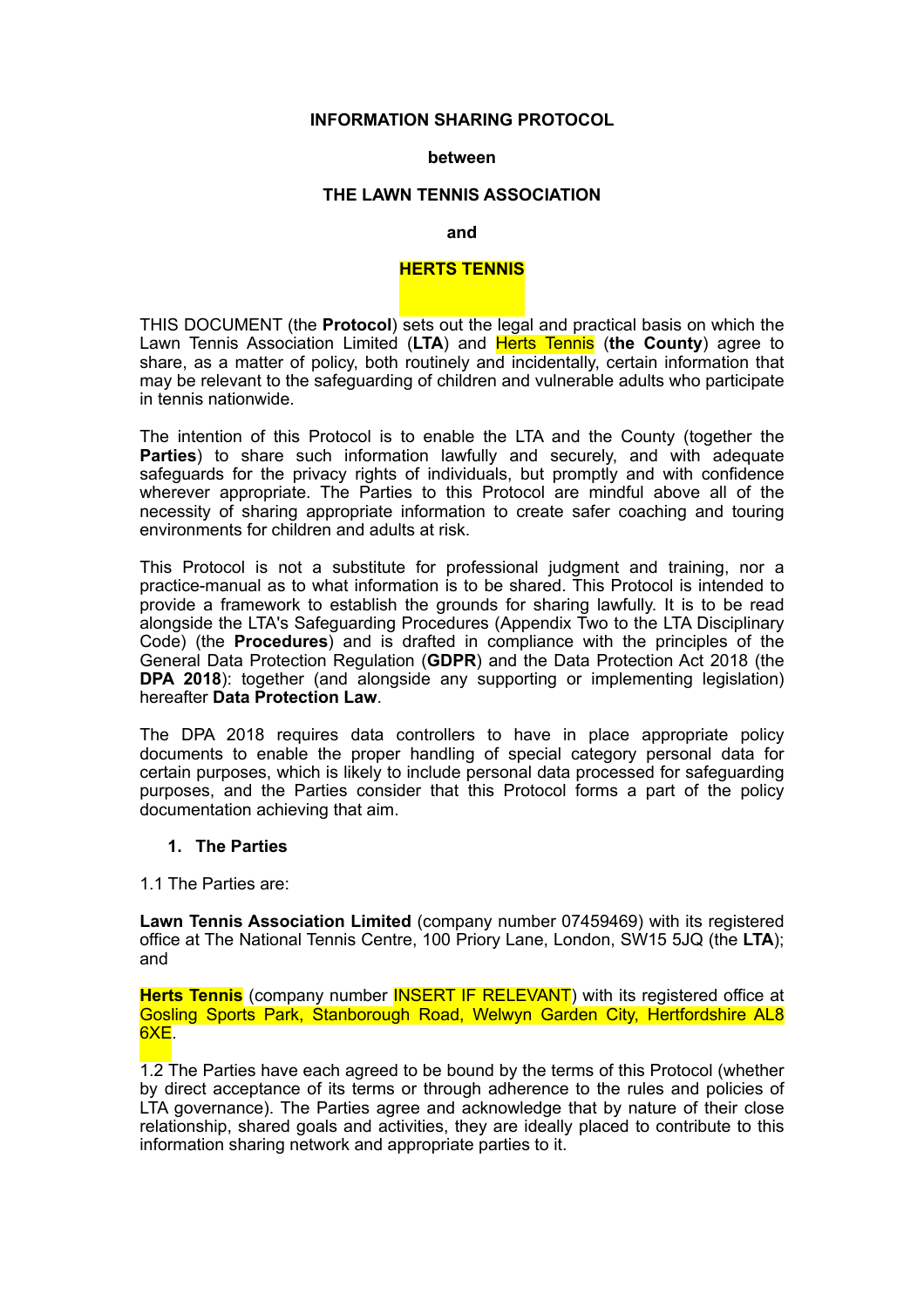1.3 All Parties confirm that for the purposes of Data Protection Law they are data controllers in respect of certain personal information of individuals that may be of relevance to this Protocol (including of staff, coaches, players, parents and children), and have in place all appropriate policies and privacy notices reflecting their status as a data controller (including any notifications required to be made to the Information Commissioner).

1.4 The Parties likewise confirm they will adhere to Data Protection Law in relation to any personal data that may be subject to this Protocol, including without limitation: the use of appropriate technical and organisational measures to ensure the security of personal data; adequate, accurate and up-to-date record keeping; fairness and respect for individual's rights; and the requirement for a lawful purpose in any action in relation to that personal data, including information sharing. This Protocol sets out those legal purposes in section 3 below.

# **2. The Overriding Objective**

2.1 The objective of this Protocol is to ensure that the Parties help create safer environments for children and adults at risk by sharing relevant information with relevant persons promptly and with confidence. By sharing in this way and in accordance with this Protocol, the Parties will be doing so in recognition of and compliance with the principles of data protection law.

2.2 Serious Case Reviews have highlighted that reluctance to share information because of legal concerns is a significant factor that contributes to avoidable outcomes.

2.3 In respect of any disclosures made by Parties to appropriate persons at the LTA, or by the LTA to any appropriate person at the other Party as may be appropriate, the Parties' overriding concern is to ensure that, while sharing is lawful and secure, the following applies:

- (i) if a disclosure is considered reasonably necessary by either Party for safeguarding purposes, then the disclosing Party **will** share that information; and
- (ii) no Party or individual using this Protocol should feel concerned or compromised by such sharing, provided the safeguards and rules in this Protocol are followed.

## **3. The legal basis for sharing**

3.1 It is acknowledged by the Parties that:

- (i) the information relevant to this Protocol is likely to contain special category personal data within the meaning of GDPR (in particular, that relating to sexual life and physical or mental health records) and/or criminal records data as defined within the DPA 2018; and therefore
- (ii) while it is agreed that it is plainly in the legitimate interests of all Parties (and those they are bound to protect) to share safeguarding information for the purposes set out in this Protocol, in most cases an additional legal condition will also have to be satisfied under Article 9 GDPR (including the substantial public interest conditions set out in Schedule 1 Part 2 DPA 2018) and/or an additional condition relating to criminal convictions set out in Schedule 1 Part 3 DPA 2018.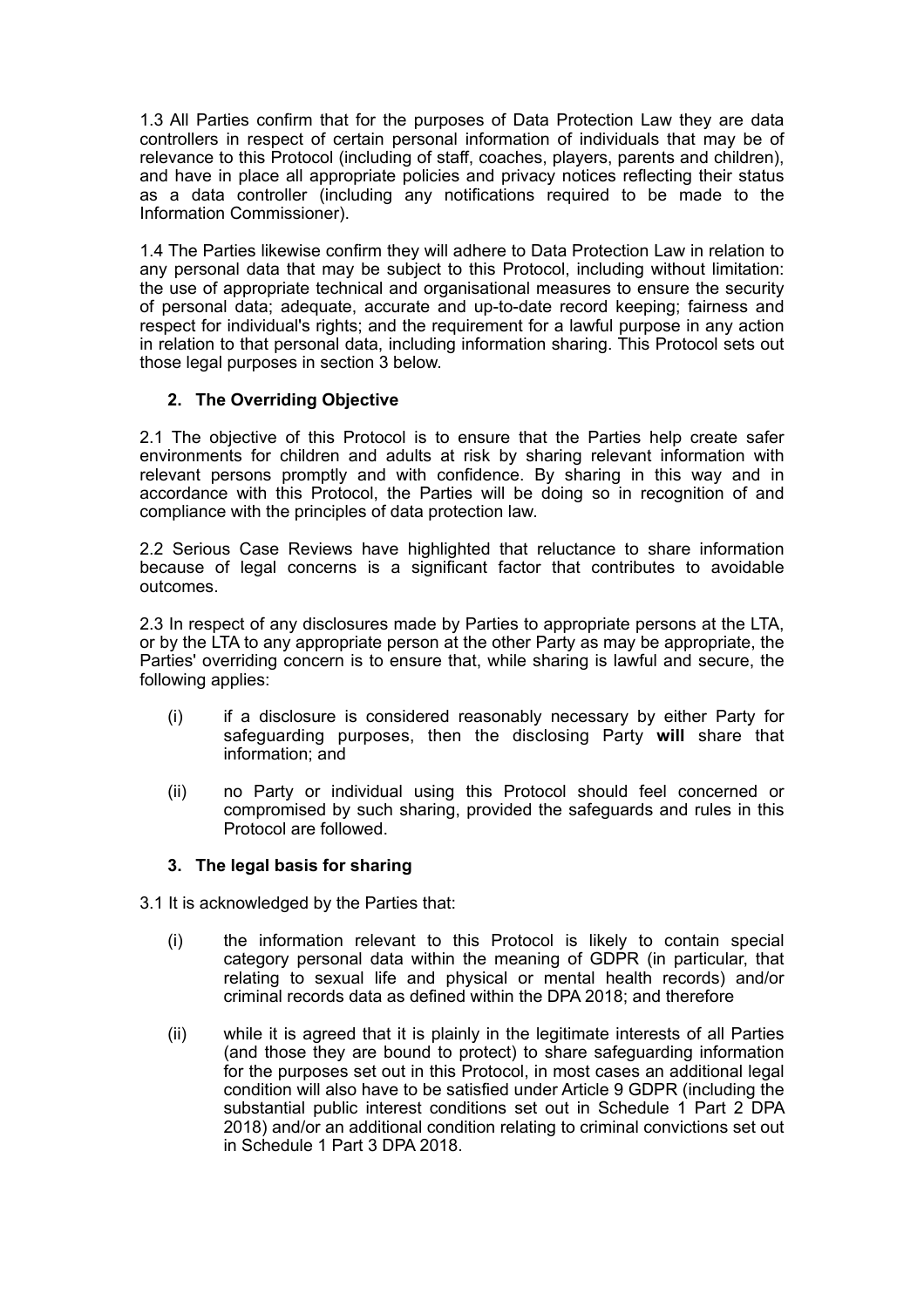3.2 It is also acknowledged that, while the explicit consent of the person whose information is to be shared would be sufficient, and seeking this should always be considered, obtaining it (or even seeking to do so) will in many cases be impossible, unreasonable (in the circumstances) or undesirable (in the sense of prejudicing the safeguarding aim or process).

3.3 Therefore, absent explicit consent of the individuals to whom any sensitive personal data relates, the following lawful grounds are agreed by the Parties as being applicable to the sharing of sensitive ('special category') personal information under the Procedures:

- (i) **Prevention of criminal activity.** Sharing of information may be necessary for the prevention or detection of crime (Schedule 2, Part 1 para. 2 of DPA 2018) – noting that whilst proper procedure will in many cases require that the police are fully involved at the right time, the Parties also have a role in prevention of crimes being committed against children and vulnerable adults under their duty of care;
- (ii) **Legal duties.** Sharing of information may be necessary because of duties imposed by law upon the Parties, including in connection with employment law (Article 9(2)(b) GDPR) – and for the purposes of this Protocol, the Parties agree that the law imposes duties on the LTA to protect those within its duty of care (noting Section B1 of its Procedures which states: "*The LTA has a duty to deal with all complaints and concerns about persons within its jurisdiction which raise protection issues about children or adults at risk*");
- (iii) **Legal rights and proceedings.** Sharing of information may be necessary in connection with actual or prospective legal proceedings, or to obtain legal advice, or by order of a court, or otherwise in connection with either party's or any person's legal rights or claims (Article 9(2)(f) GDPR / Schedule 2, Part 1 para. 5 of DPA 2018);
- (iv) **Protective functions and safeguarding.** Sharing of information may be necessary in circumstances where explicit consent is impossible, unreasonable or prejudicial to obtain, where either the LTA or another organisation requires the sharing for:
	- a. discharging a function in the public interest designed to protect the public (including children or vulnerable adults) from seriously improper conduct (Schedule 1, Part 2 paras. 11 and 12 DPA 2018); and/or
	- b. protecting children or vulnerable adults from physical, emotional or mental harm (including inappropriate sexual conduct), either as individuals or as a category of persons (Schedule 1, Part 2 para. 18 DPA 2018); or
	- c. Measures designed to protect the integrity of the sport, or any sporting event, from seriously improper conduct, including failure to comply with standards of behaviour set by a responsible Party (Schedule 1, Part 2 para. 28 DPA 2018).

Each of these purposes falls within a category of substantial public interest processing allowed for by Article 9(g) GDPR and subject to the safeguards herein. For these purposes, "children" are those under 18 and "vulnerable adults" are those at risk of harm owing to support or care needs, potentially including disabled players.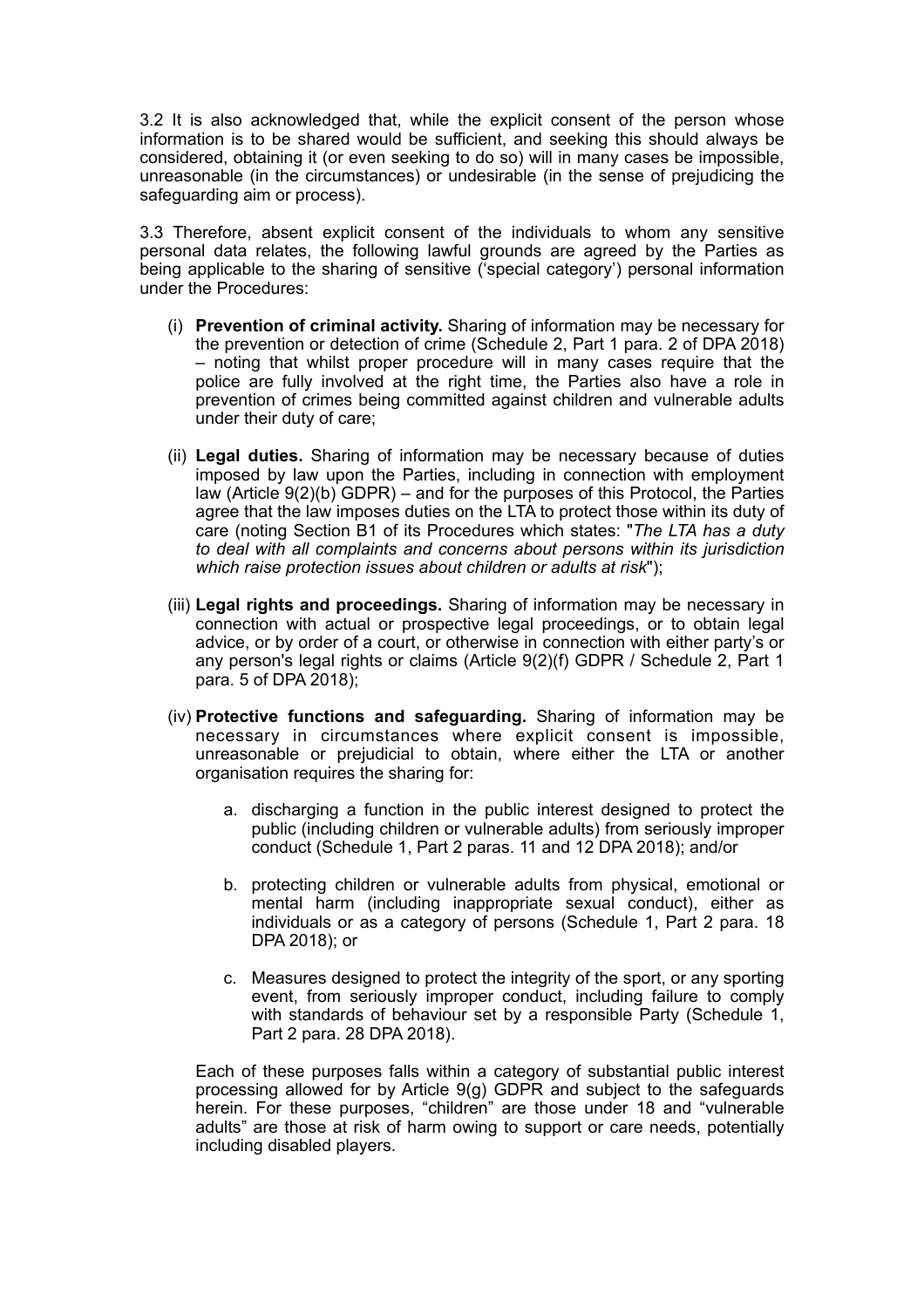Sharing under this limb does not require a party to determine that seriously improper conduct has taken place; or that harm has been caused, or may be imminent. It simply requires an assessment that sharing is reasonably necessary in support of the Procedures, or for a related hearing or investigation to protect the public or the sport.

(v) **Vital interests.** Urgent sharing of information may be necessary to protect the vital interests of a child or vulnerable adult (which may include sharing of the information of one person to protect a third party), where consent cannot reasonably be obtained in the circumstances (Article  $9(2)(c)$ ) – and HM Government guidance (referenced below) suggests that it may be sufficient that there are concerns that a child or vulnerable adult is suffering, or is likely to suffer significant harm.

3.4 Each of these grounds requires that sharing is "necessary" for the purpose. However, to be "necessary" it does not mean sharing this information is the only means to achieve the safeguarding aim, nor that sharing is at a particular time critical, urgent or unavoidable. The test is whether something is reasonably, rather than absolutely necessary: namely, is sharing the information a reasonable step to achieve the aim of protecting children or adults at risk (even if the risk is theoretical and the measure is preventative); and can the outcome be proportionately achieved without the personally identifiable data, or using less of it.

3.5 A safeguarding concern may in time prove to be groundless, but it does not render the act of sharing unnecessary or unlawful. In a safeguarding context, the sharing is only likely to be unnecessary if the information is irrelevant to the purpose, or too much information is provided carelessly or thoughtlessly (for example, identifying people without good cause), or it is carried out maliciously.

3.6 For the above reasons, the Parties consider that there will always be a lawful ground available for the sharing of even sensitive personal data between the Parties provided that a reasonable case can be made that the sharing was carried out in good faith for the purposes of safeguarding children or adults at risk. As below, redactions and removals of names, including the attribution of pseudonymised or codified identifiers, should however always be considered, in particular to protect the identities of children – but is not required, and is to be avoided, if doing so is likely to materially decrease the efficacy of the safeguarding purpose.

## 4. **When and what to share**

4.1 The Procedures view safeguarding as a process of early intervention and prevention, to stop situations escalating. Part of this process is a question of relevant personnel being kept adequately informed to build a picture over time, especially when individuals (whether those who may be at risk, or those who may pose a risk) move to new homes or positions; it is also a question of relevant persons having access to appropriate historical files.

4.2 The Procedures also recognise that there are some situations that require swift intervention when a child, young person or adult at risk has been harmed or is likely to be harmed, and these situations call for rapid information sharing.

4.3 The Parties recognise that not every decision will be clear-cut, and it will not always be clear what information is relevant or even complete or accurate. However, the Overriding Objective of the Protocol is to ensure that Parties are not prevented from sharing potentially valuable information that may be critical to outcomes on the basis of uncertainty about the law. Provided that the sharing is with an appropriate person and for a good reason, this Protocol has set out that the law will support the sharing.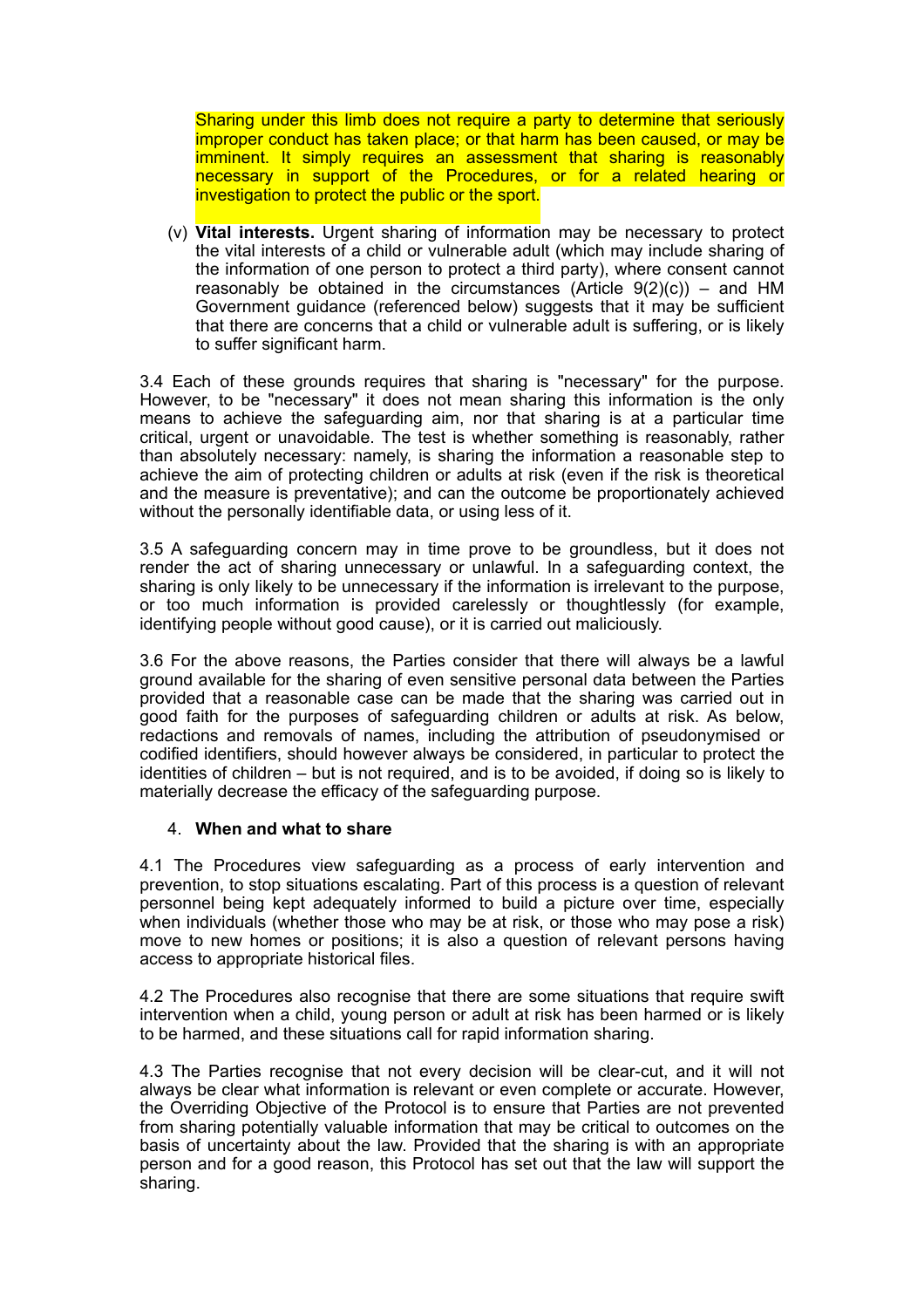4.4 This Protocol is not intended to be a step guide or practice-manual as to when and what to share: these are decisions to be made in accordance with the Parties' existing rules, policies and procedures (including where applicable the Procedures) backed by professional experience and judgment. However, the framework this Protocol provides is intended to ensure that such professionals are taking that action promptly, securely and appropriately.

## **5. Who to share with**

5.1 Both as part of fair and secure information sharing, but also to ensure the efficacy and speed of the process, it is vital that safeguarding information is only shared between the Parties via the appropriate person(s) who will:

- (a) be trained and qualified to exercise judgment about what to do with the information;
- (b) have access to relevant files and any other information that will inform that decision; and
- (c) understand how and where to keep the information securely and allow onwards sharing or access to others on a need-to-know basis only.

5.2 Each Party will have, within their organisational structure, a designated safeguarding lead role or officer.

5.3 In the case of all parties except the LTA, the name of the appropriate person should be notified to the LTA and kept up-to-date, including a deputy role or other senior decision-maker in the organisation with whom information may be shared safely in event of the lead's unavailability for any reason.

5.4 In the case of the LTA, the safeguarding team's details are as follows and in most circumstances it will be appropriate to share information with any if the same: [safeguarding@LTA.org.uk.](mailto:safeguarding@LTA.org.uk)

## 6. **How to share personal data**

6.1 Data Protection Law places great emphasis on the security of information in both how it is held and how it is shared: this includes who it is shared with, any by what means. Records should be kept of the sharing decision and process, as further set out at 7 below.

6.2 Determining what level of technical security is appropriate in sharing the data (by digital or physical means) is a factor of the risk of likely harm, both to individuals and to the safeguarding purpose, from the accidental loss of or unauthorised access, bearing in mind:

- (a) the volume, and nature (by its legal or personal sensitivity), of the information; and
- (b) the likely consequences of it being lost, or being accessed by the wrong person.

6.3 Whilst there is nothing inherently unlawful about, for example, the use of regular post or unencrypted email to share personal information, these methods of sharing information are plainly less secure than, say, contracted courier, personal service, or encrypted file transfer. Even special or recorded delivery may not be suitable, and the latter will require the intended recipient to be present (or the documents concerned may be retained in a depot).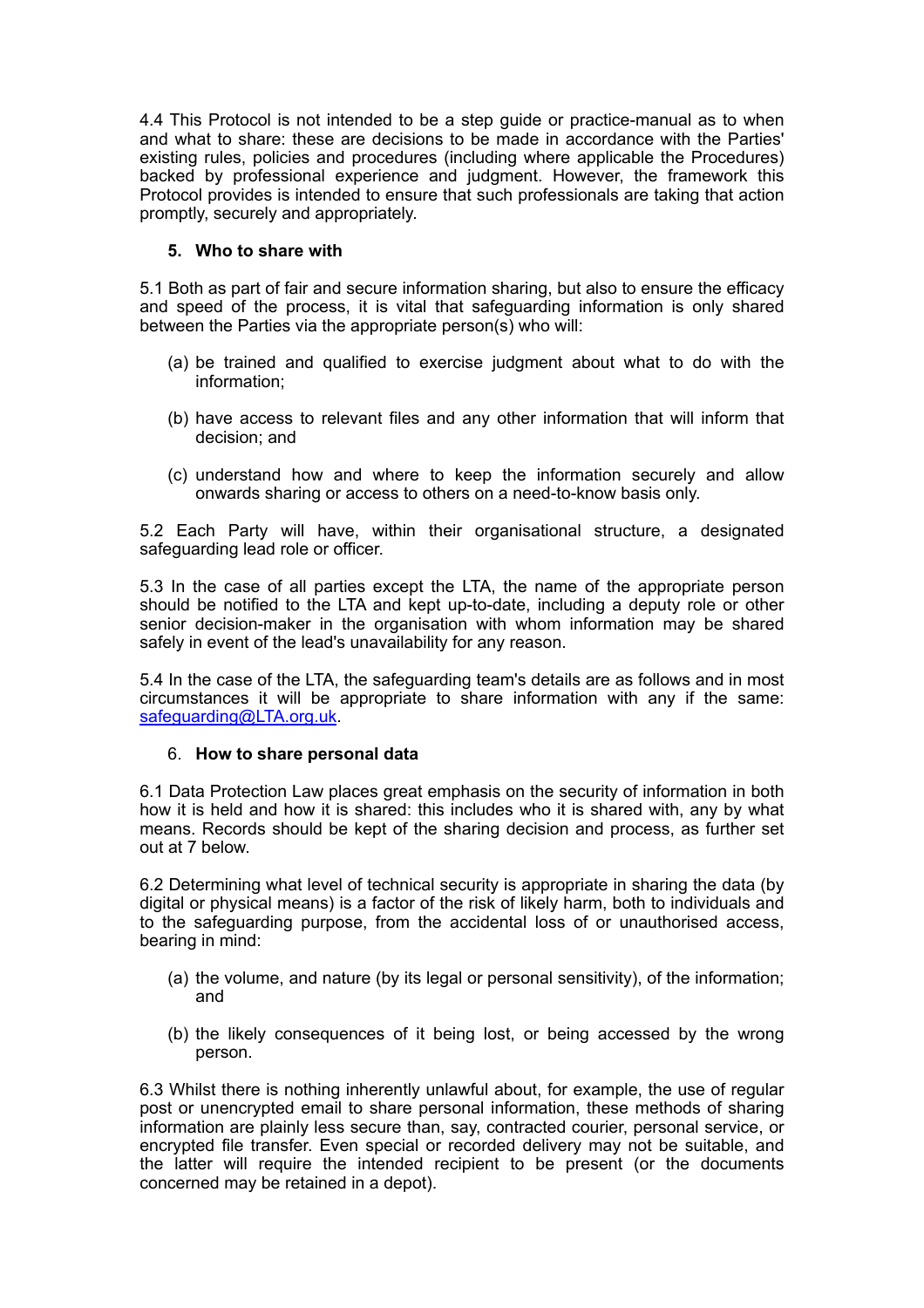6.4 Where digital files are sent by post (e.g. on a DVD or memory stick), email or FTP (file transfer Protocol), it is essential that consideration is given to whether the nature of the information requires that it should be password-protected. Given the likely sensitive nature of much of the information to be shared under this Protocol, this should be usual practice.

6.5 It is recommended that in most cases it will be useful, and more efficient, to have a telephone conversation first with the appropriate person to share any information or concern, then agree what if any additional material needs to be sent, and how best to send it (such that it will not be missed, delayed, left out, retained in a depot, or returned to sender).

6.6 Another principle of Data Protection Law is data minimisation. Because (absent consent) the lawful grounds to share personal data will depend on what is necessary to share, then it follows that the Parties should not share more than is necessary for that purpose.

6.7 Appropriate data minimisation may involve file review, redaction and, in some cases, de-identification of names: if it is clear that their identities are not necessary to include, or if the likely impact on their privacy is unwarranted by the likely benefit. However, that is provided that the overall value and purpose of the sharing is not compromised.

6.7 In event of any margin of doubt as to the necessity of sharing, the Parties should not risk prejudicing the value of the information or limiting its beneficial outcomes through excessive caution. Noting the Overriding Objective of this Protocol, and the Lawful Basis to Share established in section 3 above, lawful grounds are likely to exist to share data on a personal (full names) basis provided there is a safeguarding purpose to sharing the information.

6.8 Both physical couriers and digital or IT solution providers must be contracted under agreements that ensure integrity and security in compliance with Article 28 GDPR.

## **7. Record keeping around sharing**

7.1 It is an important rule when sharing personal data (especially on an *ad hoc* basis) that the person sharing should establish certain conditions in writing with the recipient: namely the purpose of sharing, and the lawful grounds to share. This ought to be supported mutual promises of legal compliance with Data Protection Law, including secure retention or deletion, and any required limitations on onward use. This Protocol is intended to cover such issues when sharing as between the Parties, but the Parties must bear these principles in mind when sharing outside the Parties (for example, with police and local authorities).

7.2 Even when sharing between the Parties subject to this Protocol, there is great value both for future safeguarding purposes, and for legal risk mitigation, in keeping a dated record of:

- (i) what has been shared;
- (ii) with whom; and
- (iii) for what purpose.

7.3 This should include, where applicable, a record of any steps taken to secure, protect or minimise the personal data; any express limitations placed on the onward use of the information; and ideally a record of the legal basis for sharing. However, it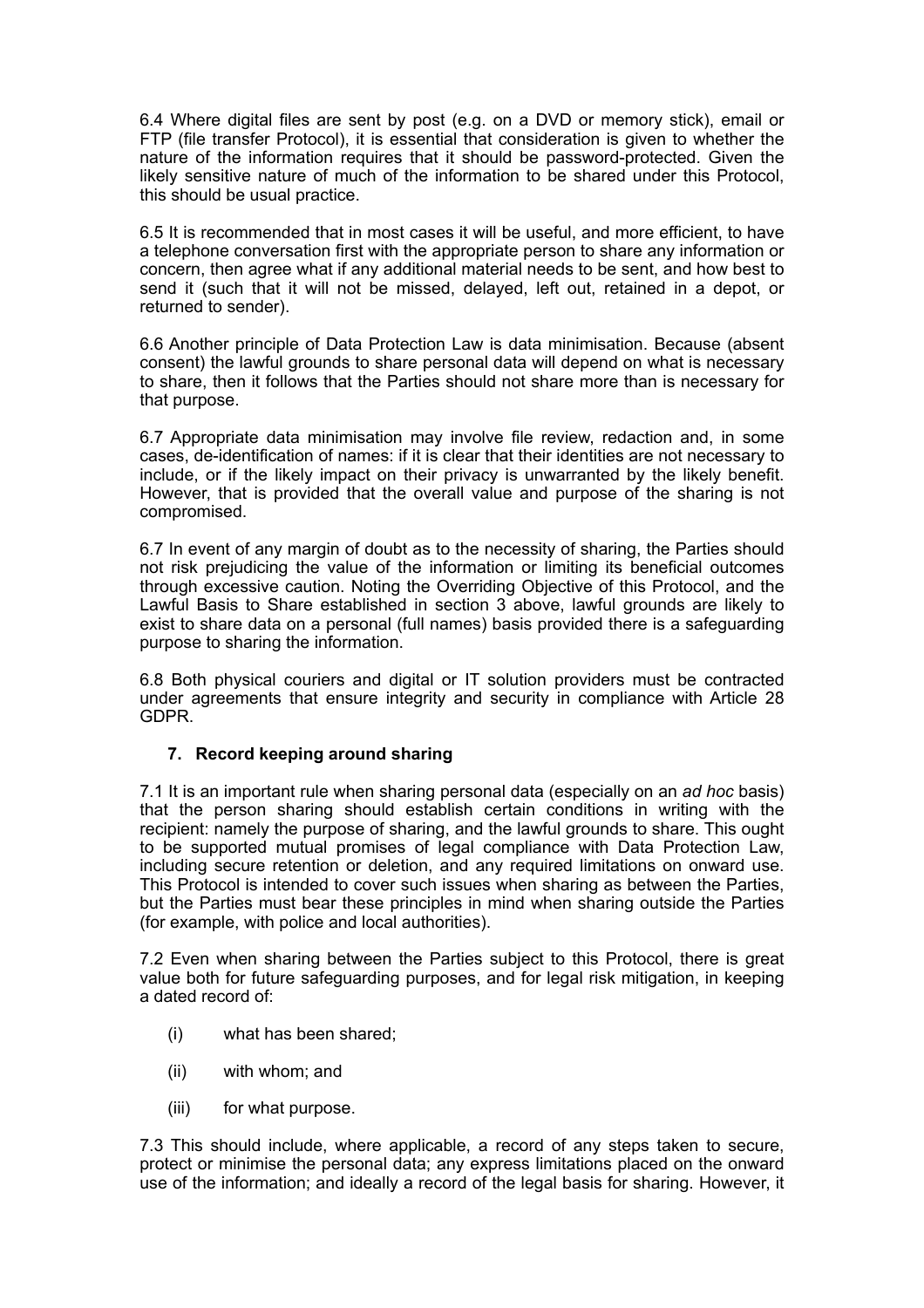is part of the intention of this Protocol that the Parties will not have to be specific on this last point provided that it is felt that the sharing falls within the intention and scope of the Protocol.

# **8. Respecting the rights of individuals**

8.1 GDPR requires transparency (including the provision and availability of privacy notices: Articles 13 & 14 GDPR) and respect for the rights of data subjects (Articles 12-23 GDPR).

8.2 These rights include access to data and the right, in some cases, to rectify inaccurate data or object to or restrict processing. Safeguarding, GDPR and the DPA 2018 provide for particular exemptions to these rights – for example, concerning subject access:

- (i) because disclosure is not in the best interests of the data subject, in a context where the personal data consists of information about a child concerning whether he or she is or has been the subject of, or may be at risk of, child abuse (Schedule 3 Part 5 para.21 DPA 2018); or
- (ii) where there is a risk of serious harm in a medical or social care context (Schedule 3 Parts 2 & 3 DPA 2018), in which case the decision on disclosure should be referred to the opinion of the appropriate professional concerned; or
- (iii) in order to avoid prejudicing the basic protective function for which the data is being processed (Schedule 2 Part 2 para.7 DPA 2018), in this case safeguarding.

8.3 Where any of these may apply, the Parties must give due weight and consideration to applying them in favour of non-disclosure or redaction, with the overriding aim of protecting the integrity and efficacy of the relevant safeguarding process (and professional advice may need to be sought in a legal, social work, police or medical context). Where requests are received for erasure, the Parties should be aware of the available exceptions to this right and resist any request that would undermine the completeness, accuracy or efficacy of the file.

8.4 The sharing Party must also consider whether it is appropriate to notify affected individuals that their personal data is being shared, and with whom; and the receiving Party must similarly consider whether to so notify the individual(s) concerned that it is now data controller of their information.

8.5 There will of course be occasions where notifying affected individuals will be impossible, unreasonable for reasons of practicality, or inappropriate: for example if it would prejudice the safeguarding function. This is especially so if there is an ongoing police investigation, in which case the Parties must take great care not to "tip off" (inadvertently or otherwise) any person under suspicion, which may in itself be an offence.

## 9. **Use and retention of personal data**

9.1 All Parties agree that the sharing of personal information on the basis of this Protocol shall only be for the purposes intended by it, namely safeguarding children and adults at risk, and that no Party will use the personal information for any incompatible purpose nor keep if for any longer than is necessary for the intended purpose or purposes it was shared.